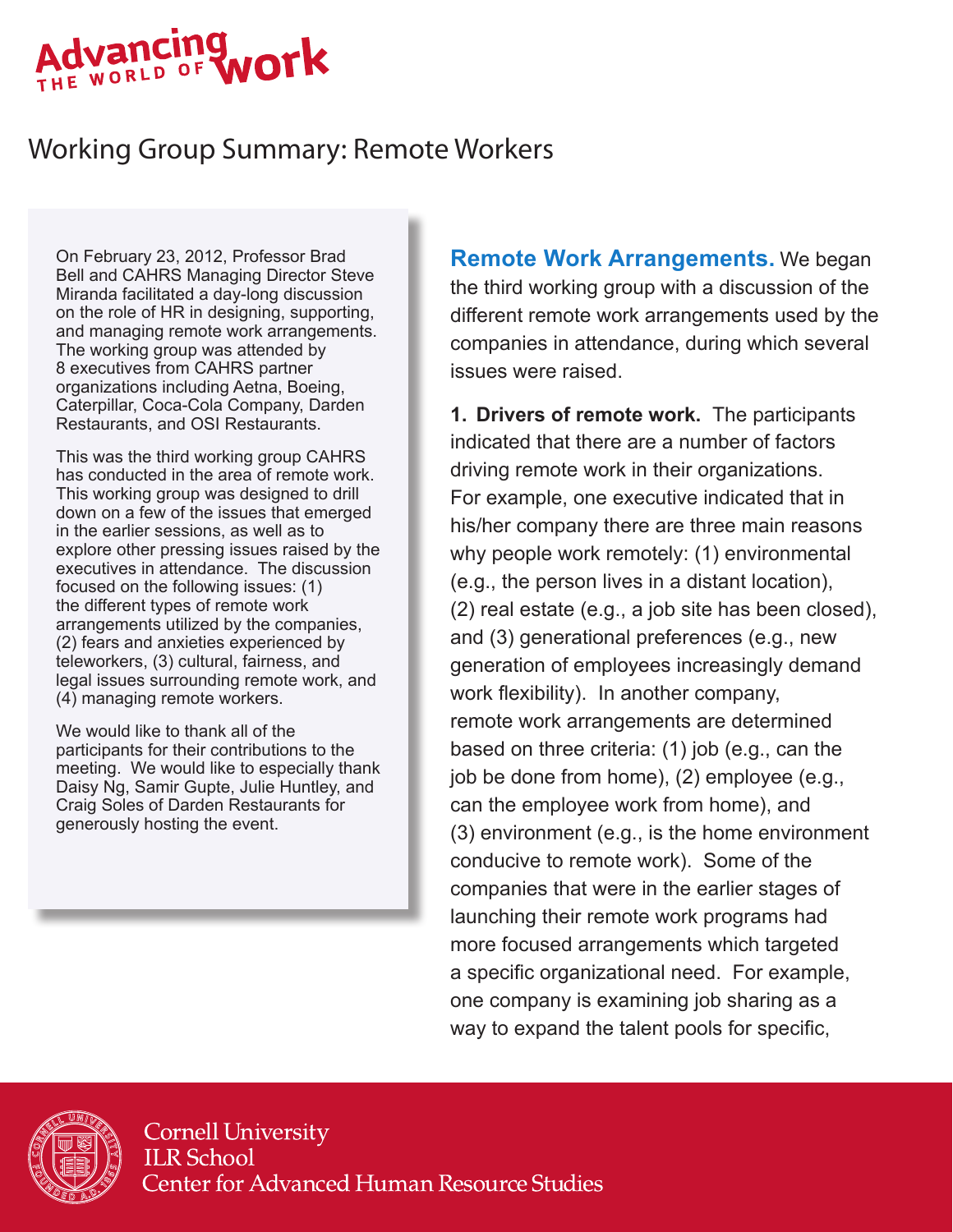hard-to-fill jobs. Most companies indicated that they do not specifically ask employees why they want to work remotely, although it will sometimes arise during conversations. Rather, it is more important to determine whether remote work is appropriate.

#### **2. Prohibitions on remote work.**

The participants noted that it is important to specify not only those situations in which a person is eligible for remote work but also those situations when remote work is not permitted. For example, one participant noted that his/her company does not allow employees to work remotely if they work with personally identifiable information. Also, companies that work on government contracts need to be careful that remote work is allowable.

#### **Fears and Anxieties of Remote**

**Workers.** A new issue that emerged during this working group concerned the effects the recession had on remote workers. One participant, for example, noted that during the recession his/ her company laid off a disproportionate number of part-time and temporary employees, many of whom were remote workers. This has created tension among current remote workers about what may happen the next time there is an economic downturn and has made other employees hesitant to move into remote work arrangements for fear of their job security. Another participant noted that they have experienced a similar issue involving

situations in which a manager changes roles. There have been cases when the incoming manager is not as open to remote work as his or her predecessor and gives employees the option of returning to the office or exiting the company. This has created anxieties among teleworkers in the company about what will happen if their current manager changes roles. Ultimately, it was noted that these issues highlight the importance of remote workers staying relevant and visible. Also, remote workers need to recognize that the arrangement is not guaranteed and can change over time.

#### **Cultural, Fairness, and Legal**

**Issues.** The participants spent significant time discussing various cultural, fairness, and legal issues that are important to consider with respect to remote work. These issues are summarized below.

**1. Fairness issues.** The executives noted that fairness is a key issue and challenge when dealing with remote work. For example, one participant noted that although his/her company has remote work policies, it can still be challenging to decide who should and should not work remotely. The challenge is further compounded by the fact that some areas in the company have significant uptake of remote work, whereas other areas have been slow to adopt remote/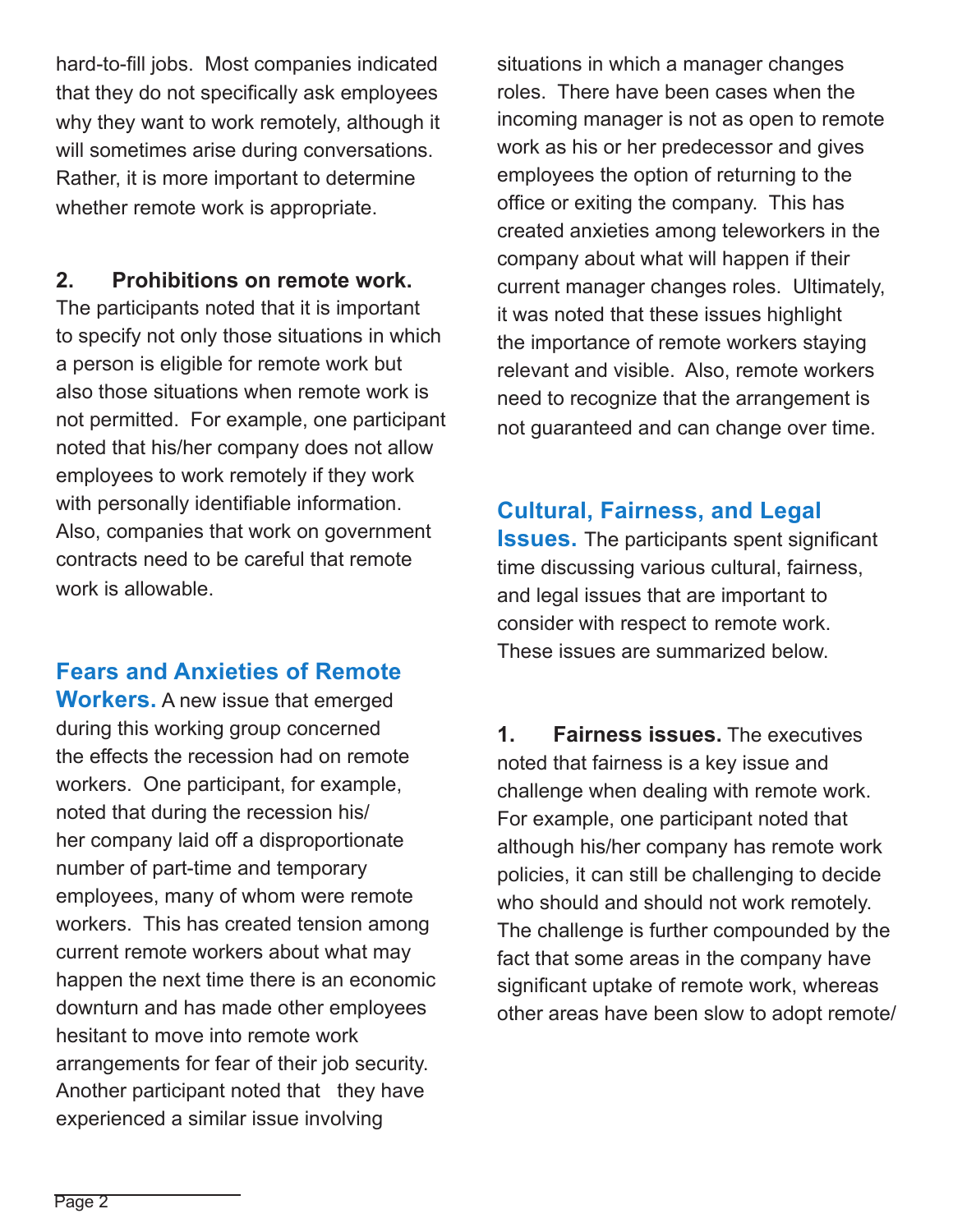flexible work. The result is that employees sitting next to each other may be on different work arrangements due to having managers that differ in terms of their support of the programs. One company has addressed these issues by creating a telework board consisting of HR, labor relations, legal, and business leaders. If an employee's request for telework is declined, the board will review the case. The board does not have the power to impose telework, but it does try to work with managers to resolve the situation. Also, participants noted that if managers consistently deny requests for remote/flexible work, it will begin to hurt their talent pipeline because people will not apply to work in their department. This is often enough to get managers to consider remote work as an option.

**2. Cultural issues.** Consistent with earlier working groups, participants cited cultural support as critical to the success of remote work initiatives. One strategy that companies have used to develop this support is to use training and education to prepare leaders for remote work initiatives. In fact, one company conducts the training in groups so that leaders can hear directly from other leaders that remote work is critical to the business. Some companies have partnered with other firms, such as IBM, to help them sell the initiatives. Particularly in the early stages of launching a remote work initiative, it can be helpful for employees to hear from other high profile companies that have successfully adopted remote work. Other companies

have formed project teams consisting of IT, real estate, operations, legal, procurement, HR, and other business leaders to help launch their programs. Finally, a consistent recommendation from all members of the group was to start with small, informal arrangements to build momentum. In many cases, remote work is already happening informally, so it can be captured, studied, and used to show the benefits of such arrangements.

**3. Legal issues.** There are also a number of legal issues that companies need to consider when adopting remote work arrangements. For example, one participant noted that his/her company requires employees working from home to have at least \$100K in liability insurance. Participants also noted that teleworking is more challenging in Europe due to legal restrictions surrounding data transfer across country borders.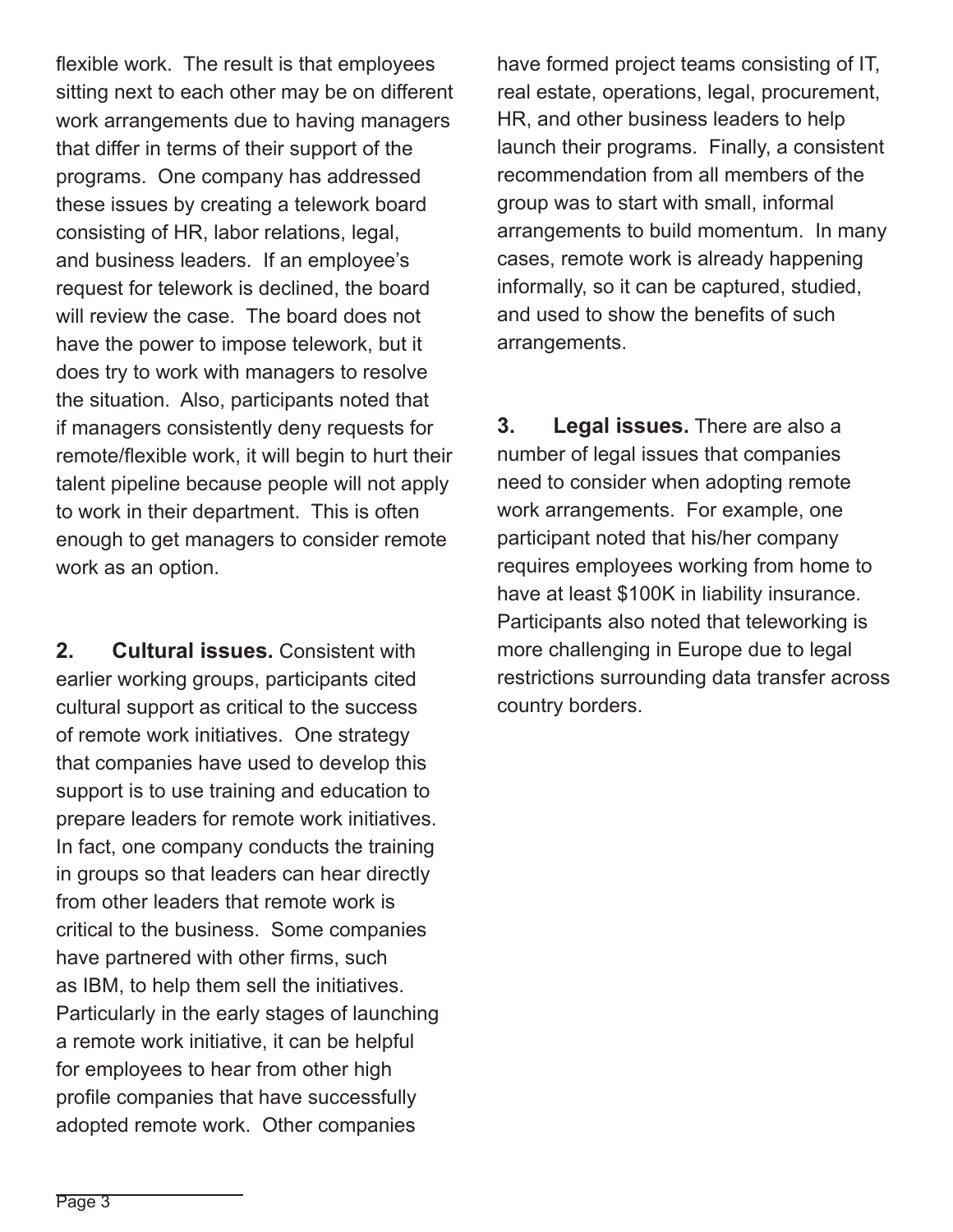**Managing Remote Workers.** The executives devoted a portion of the working group to discussing the management of remote workers. In general, the participants agreed that remote leadership/management requires many of the same skills and qualities needed in more traditional settings. However, some of these skills, such as goal setting, planning, communication, and feedback, become even more critical when leading remote workers. Remote managers often have a greater span of control, which makes these skills even more critical. Also, participants noted that managers are key to helping their employees manage or prevent work-life spillover. For example, managers should model work-life balance. Several participants noted that their company provides both managers and employees with training on how to manage work-life issues (e.g., tips and strategies for segmenting work and life demands).

.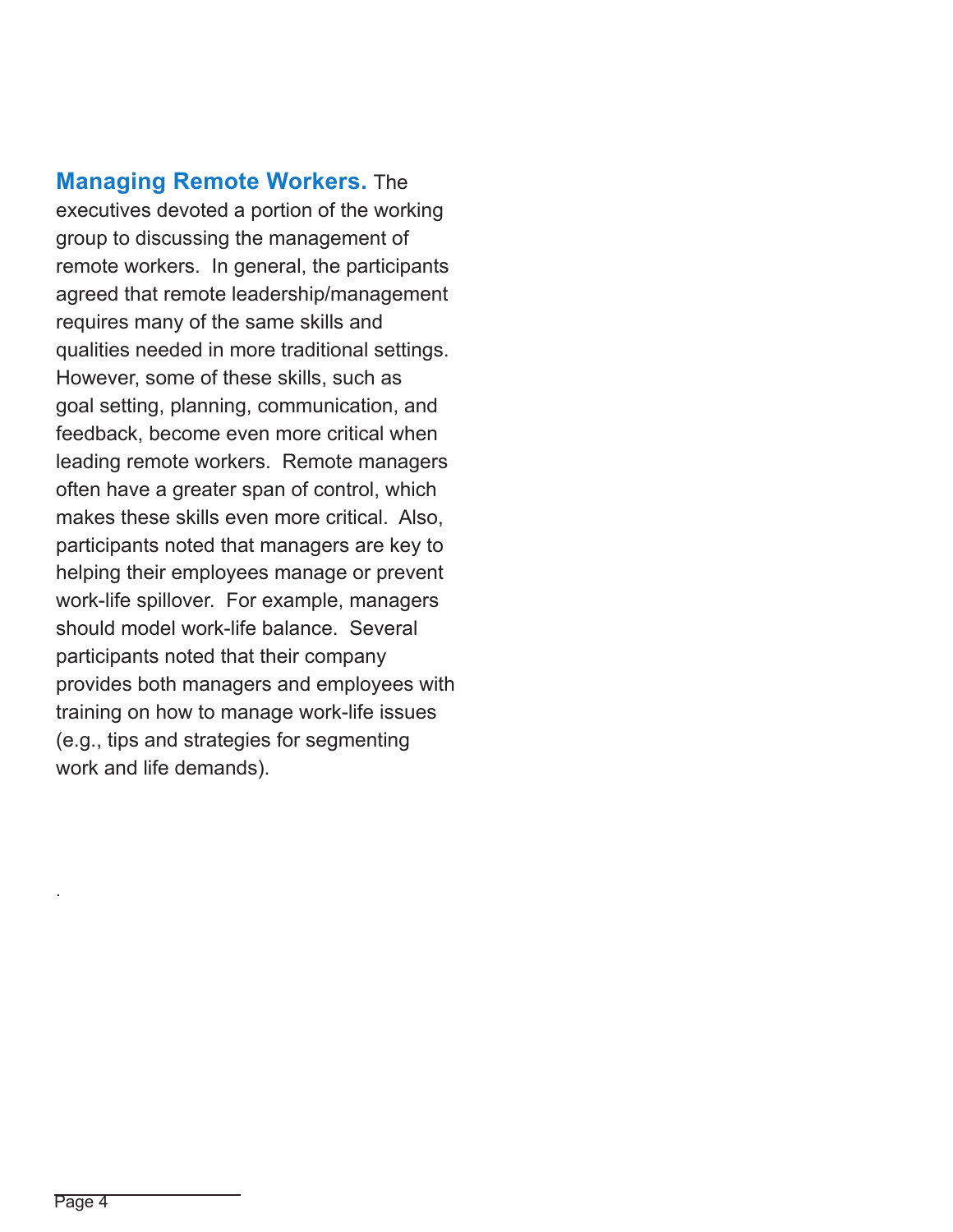### **Topics for Future Meetings**

At the end of the session, participants discussed several issues that may be covered in future working groups on this topic.

**1) Technology showcase** – What are some of the cutting edge technologies being used by companies in their remote work programs? What are some of the benefits and challenges that companies have experienced with different technologies?

**2) Company showcase** – What are some of the key lessons that companies have learned? What can new adopters learn from those with established remote work programs and vice versa?